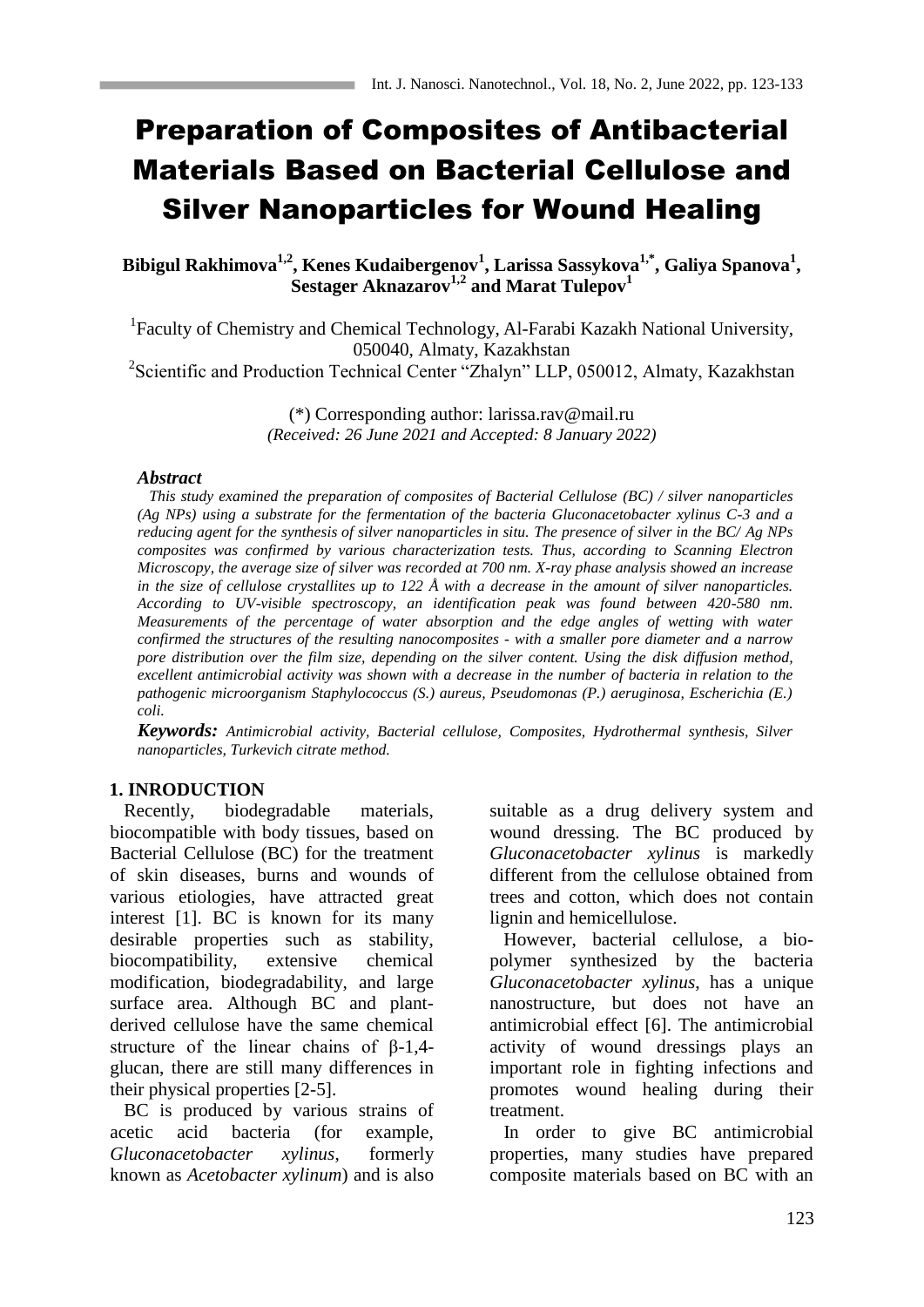antibacterial function as a dressing material for wounds [7]. To prepare BCbased composites with good antibacterial properties as wound dressings, three methods can be used: adding antibiotics, combining with inorganic antibacterial agents, and combining with organic antibacterial agents. The addition of antibiotics is the most commonly used method that has become widespread in clinical practice. Inorganic antibacterial agents have excellent antibacterial properties and have great prospects for application in the field of biomedicine [8- 20]. Natural organic antibacterial substances have attracted wide attention due to their good biocompatibility and biodegradability [8]. In ref. [12] the authors analyzed the chemical composition of *Atlantic pistachio* fruit oil and studied the wound healing and anti-inflammatory effects of bacterial cellulose absorbed by the oil on an in vivo model of a burn wound.

 Histological analysis showed that fruit oil-coated bacterial cellulose significantly reduced the number of neutrophils as an indicator of inflammation compared to negative control or positive control ( $p <$ 0.05). Wound closure was faster in the fruit oil-coated bacterial cellulose group compared to other treatments ( $p < 0.05$ ).

Chemical modification is used to give bacterial cellulose additional adsorption properties and antimicrobial activity. The combination of inorganic antibacterial agents and BC has always been a hot spot of research, especially nano-antibacterial materials consisting of metals / metal oxides and BC. Immersion, reduction, and deposition are commonly used composite methods, and the choice of composite methods depends on different situations [13].

 Silver nanoparticles (Ag NPs) have attracted a lot of attention due to their broad-spectrum antibacterial properties. A large number of studies have shown that these nanoparticles can kill bacteria, but the antibacterial mechanism of Ag NPs is

still not clear. Some researchers believe that when the silver ion  $(Ag^+)$  released from Ag NPs reaches a certain concentration range, it inhibits bacterial growth, destroys the cell membrane, and prevents DNA replication and transcripttion. In addition, silver or silver ions can promote the production of intracellular active forms of the cell, thereby destroying the structure and function of bacterial cells [14-17]. BC can be combined with Ag NPs in various ways to produce BC-based antibacterial materials. The aldehyde or carboxyl groups of BC are usually prepared by oxidation with oxidizing agents such as sodium periodate and 2,2,6,6-tetramethylpiperidinyloxy (TEMPO).

 Sodium periodate can selectively oxidize hydroxyl groups at the  $C_6$  BC position to form an aldehyde group. Due to the use of more sodium periodate and a longer oxidation time, it is possible to obtain oxidized nanocellulose with a higher content of aldehyde groups. TEMPO can bind on the surface of nanocellulose under aqueous conditions and convert the hydroxyl group at the  $C_6$  position into aldehyde or carboxyl functional groups [18, 19]. Various methods for the preparation of BC composites with Ag NPs have been developed and their pronounced antibacterial activity has been shown [20].

 The aim of the work was to study the physico-chemical and antibacterial properties of nanocomposites of BC (bacterial cellulose) with Ag NPs (silver nanoparticles).

# **2. MATERIALS AND METHODS 2.1. Bacterial Cellulose Films**

 Bacterial celluloses were synthesized in the culture of acetic acid bacteria *Gluconacetobacter xylinus C-3* and the culture medium *Hestrina-Shramma*. The optimized growth environment and cultivation conditions ensure high BC yields in surface static culture. To obtain a purified BC film, it was separated from the culture liquid, and to remove bacterial cell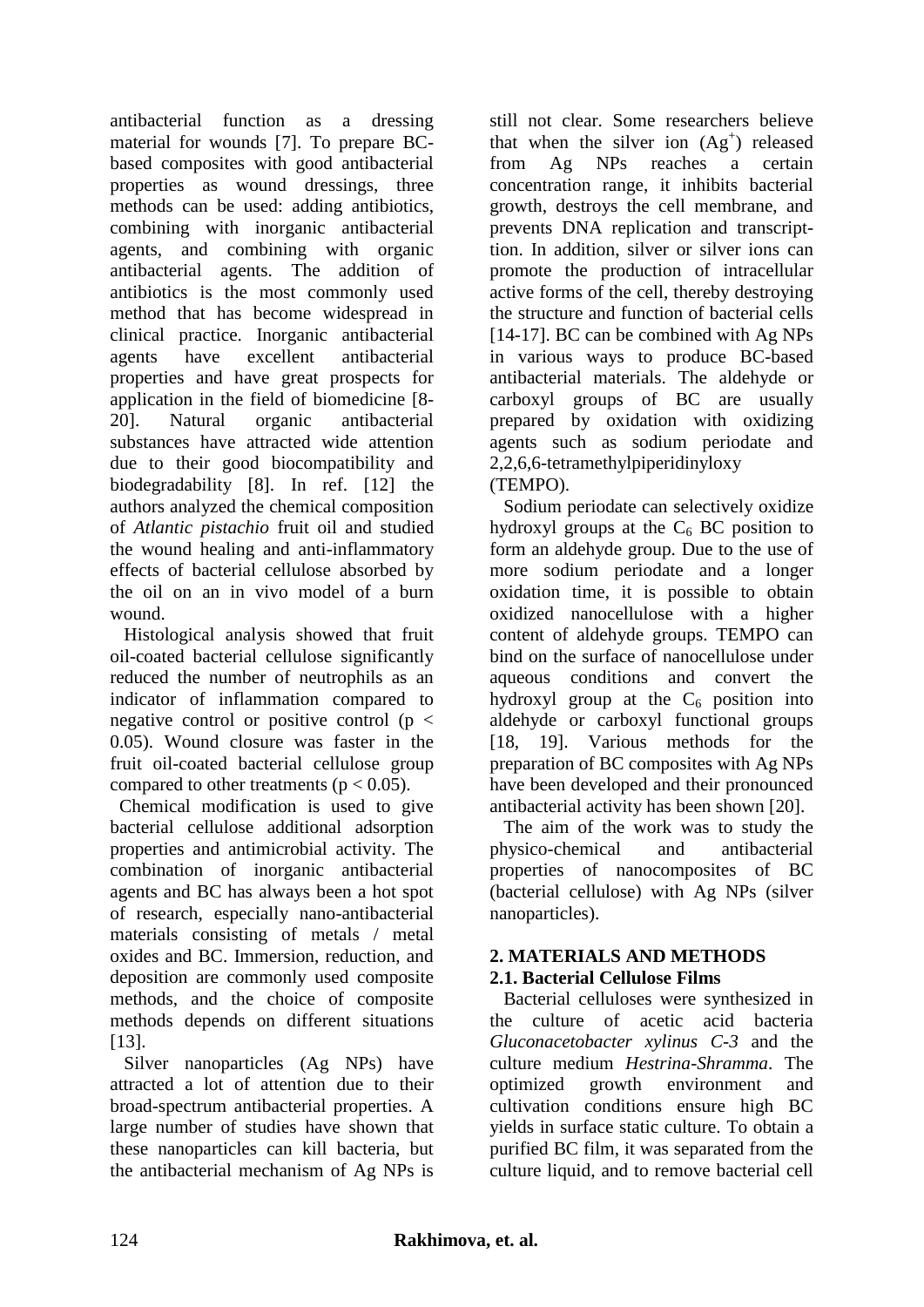residues and components, the culture medium was immersed in 0.1% NaOH solution and treated for 30 minutes at a temperature of 80-100ºC, followed by washing with distilled water to pH 7.

#### **2.2. Preparation of Ag NPs and Composites of BC/Ag NPs**

Two methods were used to obtain BC composites with Ag NPs. First, a previously developed method for producing colloidal silver nanoparticles by the Turkevich citrate method was used for the synthesis of nanosilver [21], and the temperature regime for boiling  $AgNO<sub>3</sub>$ (200°C) and the mixing speed on a magnetic stirrer (350 rpm) were used. The hydrothermal method was also used: without the use of any catalysts, using the disks of the BC layer as a reducing agent and stabilizer.

A solution of 25 ml of  $1x10^{-3}$  mol/L  $AgNO<sub>3</sub>$  prepared in distilled water was brought to a boil, after which  $1x10^{-2}$  mol/L  $Na_3C_6H_5O_7$  was added drop by drop and a change in the color of the solution to light yellow was observed. The change in the color of the solution changed from colorless to light yellow, which indicated the reduction of silver ions.

 Heating was continued for 15 minutes, and then the solution was cooled to room temperature for use as a filler for the preparation of BC / Ag NPs. The cleaned wet films of BC were cut into discs with an average diameter of 3 cm, then placed in a flask with a 0.001 M solution of Ag NPs and heated for 60 minutes to 30°C, 60°C, and  $90 °C$ .

 Also, the effect of various concentrations of  $AgNO<sub>3</sub>$  in the reaction medium was estimated for 0.01M, 0.001M and 0.0001M, at a temperature in the system of 60°C. After that, the samples were washed several times with a 30% ethanol solution. Silver-containing BC films were dried at 60°C to constant weight.

# **2.3. Characteristics Determination**

# **2. 3.1. Scanning Electron Microscopy**

 The structure of samples of BC films with Ag NPs was studied on a Scanning Electron Microscope (SEM) equipped with the X-ray Spectral Analysis System Quanta 3D 200i Dual system, FEI (USA) in the DGP "National Open-Type Nanotechnology Laboratory" of the al-Farabi Kazakh National University.

## **2. 3.2. UV-Visible**

 Absorption spectra of UV-V were obtained using a Varian Cary 500 Scanning Spectrometer. Films of pure and dry cellulose were used as reference materials in a suitable substrate for solid samples.

## **2.3.3. Water Content Analysis**

 To determine the water absorption, BC films and BC/ Ag NPs dried to a constant weight were cut into disks with a diameter of 3 cm and immersed in distilled water until the swollen state was reached. Next, the weight change was measured at different times and dried at a temperature of 25°C. This was also done for all types of modified BC films. The water content can be calculated using the following equation:

$$
W = \frac{W_b - W_k}{W_k} \tag{1}
$$

where:  $W_b$  is the mass of the sample with the water content.

*W<sup>k</sup>* is the initial mass of the dried sample.

## **2.3.4. Wetting Angle**

 The properties of the surface of the BC membranes were studied using a device for measuring the wetting edge angle-DSA-25E (Kruss, Germany) for measuring the contact edge angles of water droplets by measuring the free surface energy (FSE), followed by data processing using the DSA-4 program.

## **2.3.5. X-ray Diffractogram of BC and Composites of BC / Ag NPs**

 X-ray images of the samples were obtained on a DRON-4 diffractometer in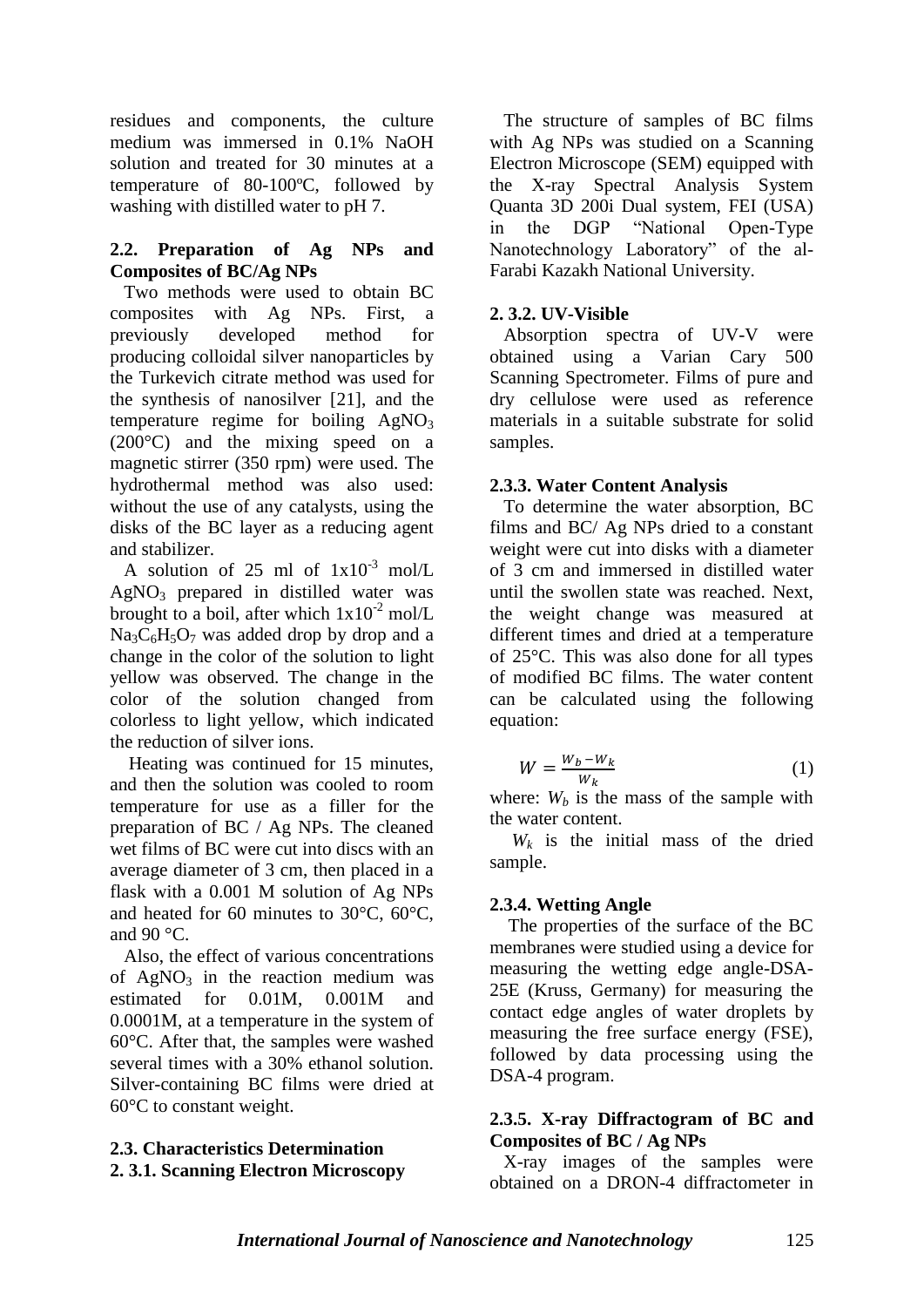digital form using copper radiation. The sample shooting mode is as follows: the voltage on the X-ray tube is 35 kV, the tube current is 20 mA, the goniometer movement step is 0.05º 2θ and the intensity measurement time at the point is 1.5 seconds. During the survey, the sample rotated in its own plane at a speed of 60 rpm. The phase analysis was performed using the PCPDFWIN and Search Match software with the PDF-2 diffractometric database. The measurement results were digitally processed in the ORIGIN program.

#### **2.3.6. Antimicrobial Susceptibility Test**

 The antimicrobial susceptibility test for the BC /Ag NPs composites was studied in cultures of reference strains of pathogenic microorganisms: *Escherichia (E.) coli*  ATCC 25922, *Pseudomonas (P.) eruginosa* ATCC 27853, as models of gram-negative bacteria, and *Staphylococcus (S.) aureus* ATCC 25923, as a model for gram-positive bacteria.

 Microorganisms were cultured in tubes containing 3 ml of sterile infusion of the brain heart (IBH) and incubated at 37°C per day. Sufficient inoculum was added to new tubes at  $0.5$  McFarland density ( $\sim 108$ ) CFU / ml). Antimicrobial activity was assessed by method of disk diffusion in MX agar plates. About 15-20 ml of MX agar was poured into sterile Petri dishes, after it solidified, a new bacterial seed material was evenly distributed on the lawn surface with a sterile microbiological loop. The composite sample of BC /Ag NPs was cut into disks with a diameter of 1 cm and sterilized by UV radiation for 2 hours. After sterilization, the discs were placed on the bacterial culture of the Petri dish and placed upside down in the thermostat, then incubated at 35°C for 24 hours.

## **3. RESULTS AND DISCUSSIONS**

The mechanism of interaction of BC with silver ions in the presence of reducing agents is the reduction of  $Ag<sup>+</sup>$  ions located both on the surface of microfibrils and intercalated in the cellulose matrix.

Using the Turkevich method, it was possible to obtain Ag NPs with a diameter of aggregates of different shapes in the range from 60 to 200 nm. Despite a number of disadvantages, the citrate method is widely used for the synthesis of Ag NPs due to its simplicity. The citrate ion obtained by dissolving the threesubstituted sodium salt of citric acid  $C_6H_5O_7Na_3$  in water plays the role of not only a reducing agent, but also a stabilizer of the resulting nanoparticles of zerovalent silver. When the solution is heated and the citrate ion is oxidized, acetondicarboxylic and itaconic acids are formed. These acids are adsorbed on the surface of the particles and control their growth.

 Currently, there are two mechanisms that explain the formation and growth of silver nanoparticles as shown in Figure 1.

 The reducing and stabilizing effects of the hydroxyl groups of BC act as centers of adsorption, nucleation, and growth of silver nanoparticles.



*Figure 1. Mechanisms of growth of Ag NPs stabilized by the citrate anion.*

 During the synthesis reaction in an acidic medium, the bacterial cellulose chains break down into small chains with hydroxyl groups (Figure 2).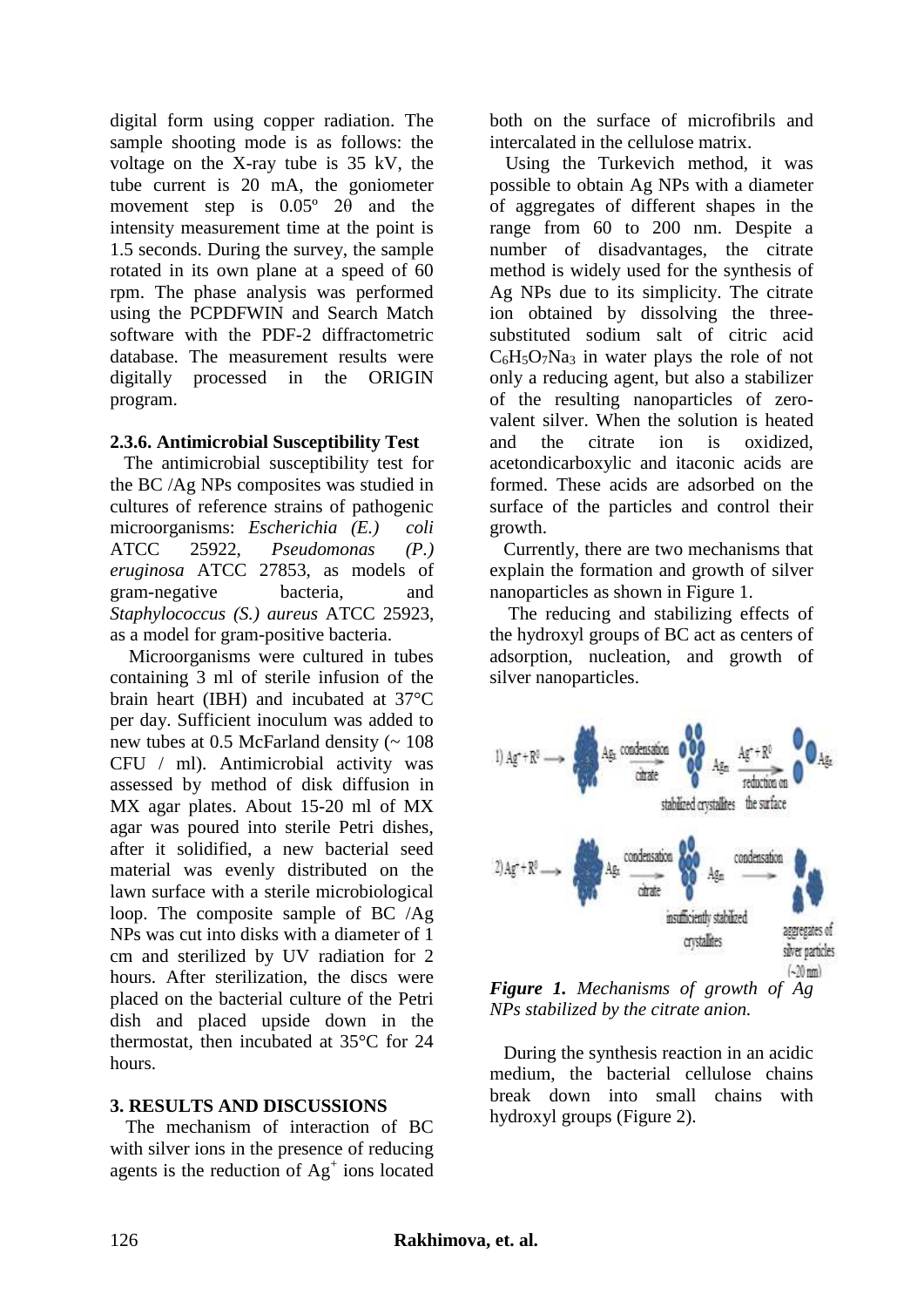

*Figure 2. The role of BC hydroxyl groups in the synthesis of Ag NPs.*

 The hydrogen atom is displaced from the hydroxyl group, and the silver ion replaces the hydrogen [21].



*Figure 3. SEM images of the surface morphology of composite films BC /Ag NPs obtained at different temperatures dried at 40ºC: BC /Ag NPs 30℃ (a), BC /Ag NPs 60℃ (b) and BC /Ag NPs 90℃ (c).*

#### **3.1. Surface Morphology**

 The morphology of composite films of BC with Ag NPs studied in SEM with an energy-dispersive X-ray Spectral Analysis System, is shown in Figures 3, 4.

 A change in the temperature of the medium with a concentration of 0.001 M of Ag NPs affected the size of the silver nanoparticles formed on the surface of the BC films.



*Figure 4. SEM images of the surface morphology of composite films of BC / Ag NPs obtained at different concentrations of AgNO<sup>3</sup> in the medium, dried at 40℃: BC /AgNO3 (0.0001 M) (a), BC /AgNO3 (0.001 M) (b) and BC /AgNO3 (0.01 M) (c).*

In a solution with a concentration of 0.001 M of Ag NPs at 30°C, the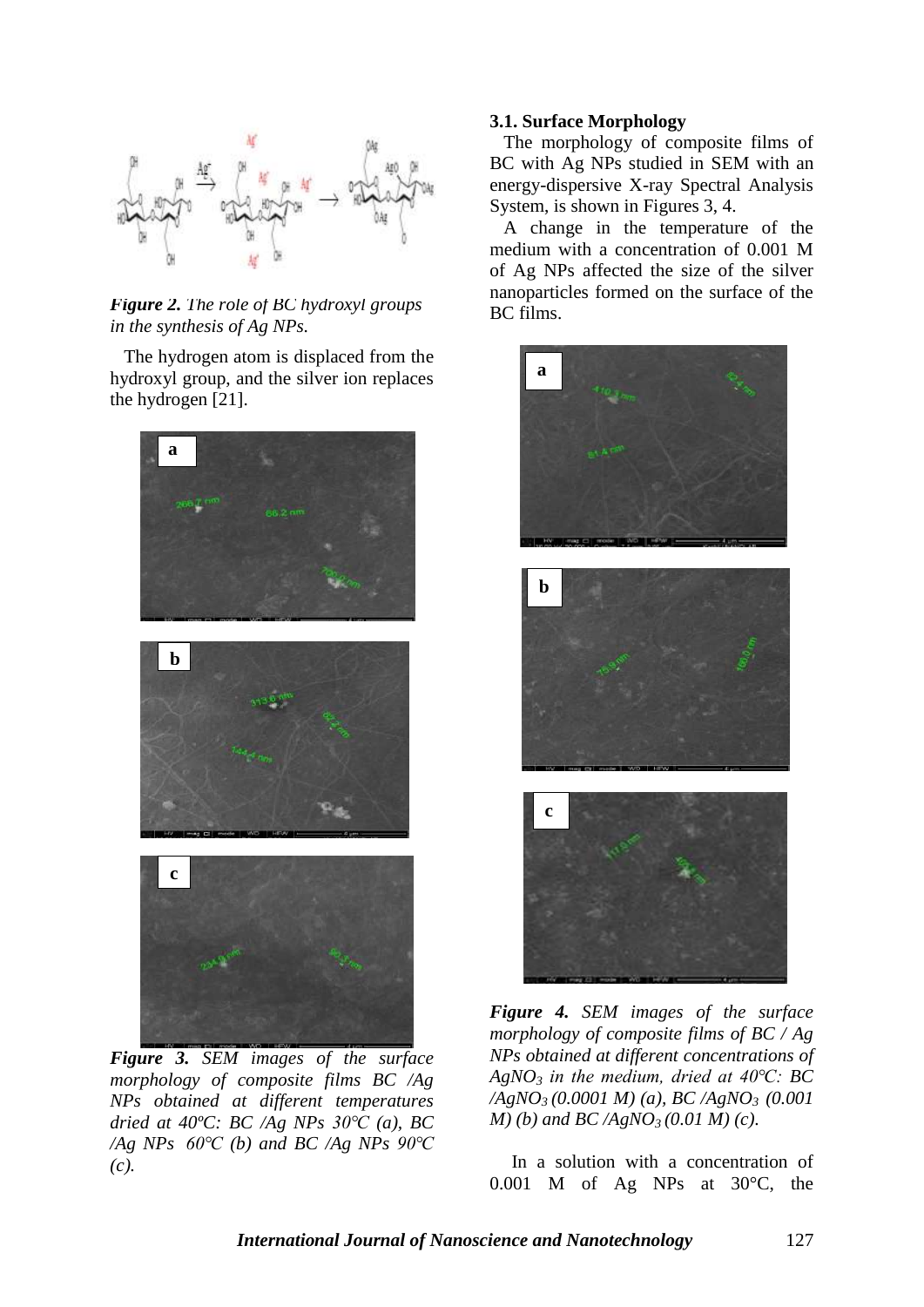aggregation of the formed silver particles apparently occurred, and their average size was 700 nm.

 When the temperature in the reaction solution is increased to 60°C and 90°C, the particle size is significantly reduced to 313 and 234 nm, respectively. In a solution of  $AgNO<sub>3</sub>$  with different concentrations (0.0001, 0.001 and 0.01 M) with a stable medium temperature at 60°C the sizes of Ag NPs with an average size of 410 nm, 400 nm and 405 nm, respectively, are established.

The average molar percentages of Ag NPs in composite samples slightly depend on the temperature in the system and are 2.81, 3.54, and 3.87 at 30°C, 60°C, and 90 °C, respectively (Table 1). An increase in the concentration of  $AgNO<sub>3</sub>$  in the reaction solution from 0.0001 M to 0.01 M was accompanied by an increase in the silver content in the composites from 1.17%, 3.78% and 6.12%.

*Table 1. Effect of synthesis conditions on the elemental composition of composite films BC/Ag NPs.*

| $\sim$ , $\sim$ , $\sim$ , $\sim$ , $\sim$ , $\sim$ , $\sim$ , $\sim$ , $\sim$ , $\sim$ , $\sim$ , $\sim$ , $\sim$ , $\sim$ , $\sim$ , $\sim$ , $\sim$ , $\sim$ , $\sim$ , $\sim$ , $\sim$ , $\sim$ , $\sim$ , $\sim$ , $\sim$ , $\sim$ , $\sim$ , $\sim$ , $\sim$ , $\sim$ , $\sim$ , $\sim$ , $\sim$ , $\sim$ , $\sim$ , $\sim$ , $\sim$ , |         |                      |                 |                 |                      |      |     |
|----------------------------------------------------------------------------------------------------------------------------------------------------------------------------------------------------------------------------------------------------------------------------------------------------------------------------------------------|---------|----------------------|-----------------|-----------------|----------------------|------|-----|
| Avera                                                                                                                                                                                                                                                                                                                                        | Samples |                      |                 |                 |                      |      |     |
| ge                                                                                                                                                                                                                                                                                                                                           |         | Effect of            |                 |                 | Effect of            |      |     |
| atomic                                                                                                                                                                                                                                                                                                                                       | BC      | temperature at       |                 |                 | BC/AgNO <sub>3</sub> |      |     |
| numbe                                                                                                                                                                                                                                                                                                                                        |         | $\overline{BC/Ag}^0$ |                 |                 | concentration        |      |     |
| r                                                                                                                                                                                                                                                                                                                                            |         | $0.001$ M            |                 |                 | at $60^{\circ}$ C    |      |     |
|                                                                                                                                                                                                                                                                                                                                              |         | 30                   | 60              | 90              | 0.000                | 0.00 | 0.0 |
|                                                                                                                                                                                                                                                                                                                                              |         | $\rm ^{\circ}C$      | $\rm ^{\circ}C$ | $\rm ^{\circ}C$ | 1 M                  | 1 M  |     |
|                                                                                                                                                                                                                                                                                                                                              |         |                      |                 |                 |                      |      | М   |
| $\mathcal{C}_{0}^{0}$                                                                                                                                                                                                                                                                                                                        | 44.     | 42.                  | 41.             | 42.             | 42.7                 | 41.5 | 40. |
|                                                                                                                                                                                                                                                                                                                                              | 2       | 7                    | 5               | 3               |                      |      | 3   |
| 0                                                                                                                                                                                                                                                                                                                                            | 55.     | 53.                  | 49.             | 52.             | 52.1                 | 53.7 | 51. |
|                                                                                                                                                                                                                                                                                                                                              | 7       | 4                    | 8               | 3               |                      |      |     |
| Ν                                                                                                                                                                                                                                                                                                                                            |         | 0.6                  | 0.4             | 0.8             | 1.3                  | 0.7  | 1.1 |
| Ag                                                                                                                                                                                                                                                                                                                                           |         | 2.8                  | 3.5             | 3.9             | 1.2                  | 3.8  | 6.1 |

## **3.2. UV visible**

 The method of visual observation of the system gives general regularities of the relative sedimentation stability of the studied dispersion and the change in the color of the system in it. For example, for Ag NPs, the color of the systems changes from yellow to black. These methods include optical spectroscopy based on the measurement of the absorption spectrum (Figures 5, 6). By evaluating the

absorption spectra, one can observe the recrystallization of Ag NPs with the appearance of an additional absorption band in the dependence of the optical density on the wavelength or a new maximum in the long-wavelength part of the spectrum.

 A wide range of silver sols in the initial concentration range of 0.0001 to 0.01 M to produce composite films of BC with Ag NPs was synthesized.



*Figure 5. Optical properties of colloidal Ag NPs using UV-visible absorption spectroscopy. Photos of colloids (A): (a) yellow, (b) light orange, (c) orange and (d) dark orange.*



*Figure 6. The UV-visible absorption spectra of Ag NPs colloids at (b) shows the peak wavelength with the full width at half the maximum at (1) 400 nm (64 nm); (2) 427 nm (69 nm); (3) 460 nm (192 nm); (4) 500 nm (160 nm). (1) BC/Ag NPs 60°C, (2) BC/ AgNO3 0.0001 М, (3) BC / AgNO<sup>3</sup> 0.001 М and (4) BC / AgNO3 0.01 М.*

Spectrophotometric analysis of the samples selected during the synthesis of Ag NPs showed that in the absorption band between 400-600 nm, the presence of metallic Ag NPs in the solution can be observed. In this case, the average size of the Ag NPs obtained is 45-50 nm, as mentioned in the literature [22].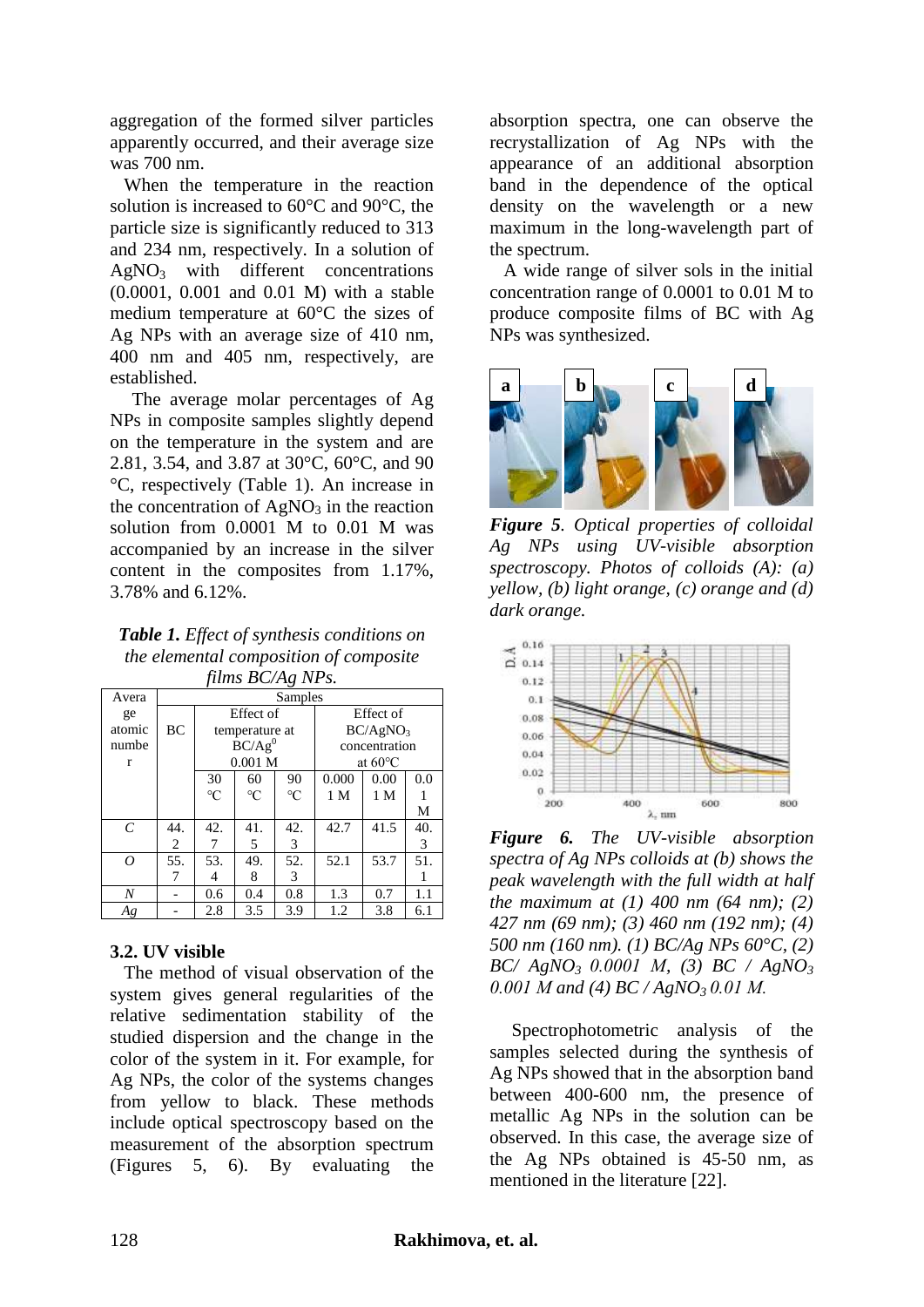An increase in the absorption intensity at the band maximum is associated with the continuation of the silver reduction process and an increase in the number of particles.

 When studying the UV-visible spectrum of the initial BC and the resulting composite films of BC with Ag NPs, a peak was found between 420-580 nm. Thus, the data of the absorption spectrum of the colloidal silver solution (Figure 5,6) indicate the success of the process of obtaining the composite (Figure 7-9).



*Figure 7. Photos of raw BC films and BC/ Ag NPs synthesized under three temperature conditions: BC (a), BC/Ag NPs 30°C (b), BC/Ag NPs 60°C (c) and BC/Ag NPs 90°C (d).*



*Figure 8. Photos of raw BC films and BC/ Ag NPs synthesized with different concentrations of AgNO<sup>3</sup> in the reaction solution: BC (a), BC / AgNO<sup>3</sup> 0.0001 М (b), BC / AgNO<sup>3</sup> 0.001 М (c) and BC / AgNO<sup>3</sup> 0.01 М (d).*



*Figure 9. UV-visible spectra of BC / Ag NPs:●BC;●BC/AgNPs, 60°C;●BC/ AgNO3, 0.0001M;● BC / AgNO3, 0.001 M;●BC/ AgNO3, 0.01 M.*

 A change in the temperature of the medium with a solution concentration of 0.001 M Ag NPs had an insignificant effect on the BC structures. Therefore, for comparison, the absorption spectrum of the UV-visible range was obtained for a sample at 60 °C.

 The original BC has peaks between 200 and 300 nm, this is due to the bacteria used to make the BC. According to the literature [23], most proteins exhibit optical density in the range of 200–300 nm. The use of  $AgNO<sub>3</sub>$  solutions of different concentrations (0.0001, 0.001 and 0.01 M) with stabilization of the medium temperature at 60°C provided an absorption spectrum of the UV-visible range between 420-570 nm, respectively.

However, with an increase in the  $AgNO<sub>3</sub>$  concentration, the absorption intensity at the maximum of the band increases, and this indicates an increase in the silver content in the composite samples.

#### **3.3. Water Absorption Capacity**

 BC has unique absorption properties water absorption capacity arising from the three-dimensional structure of nanofibers and high porosity. The composite films of BC gel / Ag NPs obtained in this work had a water - holding capacity under physicochemical conditions, but drying at room temperature led to a significant decrease in its absorption capacity. This may be due to a significant change in the internal structure of the polymer matrix due to the numerous hydroxyl groups involved in the synthesis of Ag NPs, which reduced silver and can no longer bind with water, as well as due to capillary forces. The decrease in absorption capacity should be attributed to a decrease in the number of BC pores due to the inclusion of Ag NPs, which leads to a decrease in water retention capacity.

It was found that in a solution of  $AgNO<sub>3</sub>$  of different concentrations (0.0001, 0.001 and 0.01 M) with a stabilization of the medium temperature at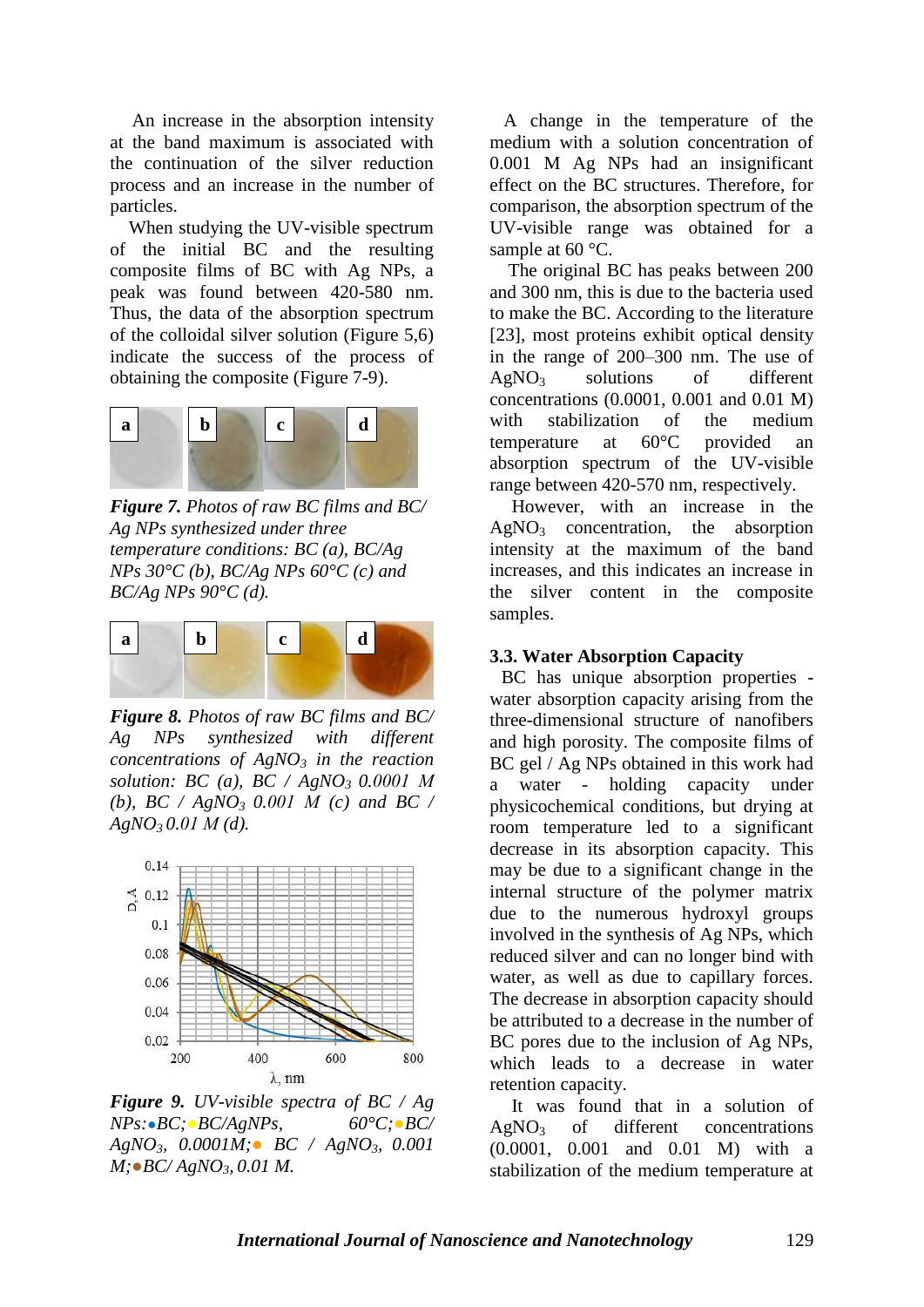60°C, the water retention capacity decreased with an increase in the content of Ag NPs (Figure 10). Thus, the BC  $/$  Ag NPs absorbed in the samples can be located between the fibers or inside the fibers, since it leads to the movement of Ag NPs through the fibrous structure. It can cause maceration of the surrounding skin during clinical use and helps support the wound healing process. Our result was confirmed by other researchers [24].



*Figure 10. Swelling capacity of a pure BC film and a composite BC / Ag NPs, 1 mol*  $\cdot$  *L*<sup>-1</sup>. *BC* (*1*), *BC*/*Ag NPs 60*°*C* (2), *BC/* AgNO<sub>3</sub> 0.0001M (3), *BC/* AgNO<sub>3</sub>  $0.001$  M (4), BC/ AgNO<sub>3</sub> 0.01 M (5).

## **3.4. Wetting Angle**

The surface energy is usually considered to be a quantity consisting of two components – the dispersion and polar, so according to the well-known Owens and Wendt equation [25], where the wetting edge angle is used, these components and, accordingly, the total surface energy were determined. BC is a hydrophilic material, the value of the edge angle of wetting with water is less than  $50^{\circ}$  (43.5). The surface energy of the composites of BC / Ag NPs determined the sorption wettability of low molecular weight substances. The surface (hydrophobicity and hydrophilicity) of the composites of BC / Ag NPs is an integral part of the structure; upon wetting, they change and contribute to the change in the surface energy and its components.

Compared with the original BC films, the composites with Ag NPs had a hydrophobic surface, an indirect indicator

of which is an increase in the value of the contact angle of wetting with water (Table 2).

Changes in the values of contact angles are given at temperatures of 30℃, 60℃ and 90℃, respectively. For composites BC / Ag NPs, the contact angle of water wetting increased with an increase in the content of Ag NPs, with an increase in both dispersed and polar components.

*Table 2. Surface energy of composites of*   $B C / A g N D_S$ 

| $D \cup \wedge A \times I \vee I \vee$ . |                    |                   |                   |                |  |  |  |  |
|------------------------------------------|--------------------|-------------------|-------------------|----------------|--|--|--|--|
| Sampl                                    | The                | Disperse          | Polar             | Surfac         |  |  |  |  |
| es                                       | edge               | compone           | compone           | e              |  |  |  |  |
|                                          | angle              | nt $\sigma^D$ ,   | nt                | energy         |  |  |  |  |
|                                          | of                 | mJ/m <sup>2</sup> | $\sigma^P$ ,      | σ,             |  |  |  |  |
|                                          | wettin             |                   | mJ/m <sup>2</sup> | mJ /           |  |  |  |  |
|                                          | g with             |                   |                   | m <sup>2</sup> |  |  |  |  |
|                                          | water              |                   |                   |                |  |  |  |  |
|                                          | $\theta$ , $\circ$ |                   |                   |                |  |  |  |  |
| BC                                       | 49                 | 30                | 18                | 48             |  |  |  |  |
| BC/ Ag NPs 0.001 M                       |                    |                   |                   |                |  |  |  |  |
| $30^{\circ}C$                            | 58                 | 44                | 20                | 68             |  |  |  |  |
| $60^{\circ}C$                            | 57                 | 43                | 19                | 62             |  |  |  |  |
| $90^{\circ}C$                            | 57                 | 42                | 18                | 60             |  |  |  |  |
| $60^{\circ}$ C<br>BC/ Ag NPs at          |                    |                   |                   |                |  |  |  |  |
| 0.0001                                   | 50                 | 39                | 25                | 64             |  |  |  |  |
| M                                        |                    |                   |                   |                |  |  |  |  |
| 0.001                                    | 59                 | 44                | 21                | 65             |  |  |  |  |
| M                                        |                    |                   |                   |                |  |  |  |  |
| 0.01 M                                   | 68                 | 46                | 23                | 69             |  |  |  |  |

#### **3.5. X-ray Diffraction Pattern of BC and BC / Ag NPs**

According to three diffraction lines with interplanar spacings  $d = 6.0320$  Å, 5.1869 Å, 3.88583 Å, this phase can be attributed to cellulose, there are Miller indices, respectively 100, 010 and 110 (Figure 11). The X-ray diffraction pattern contains two more diffraction lines, which are may be of a different type of cellulose. Therefore, Table 3 shows the interplanar distances of the lines of the analyzed phase and the sizes of crystallites in composites with different silver contents. Crystallinity refers to the degree of structural order in a solid; in a crystal, the arrangement of atoms or molecules is consistent and repetitive. According to a scheme on the Figure 2, Ag NPs are replaced instead of hydrogen atoms.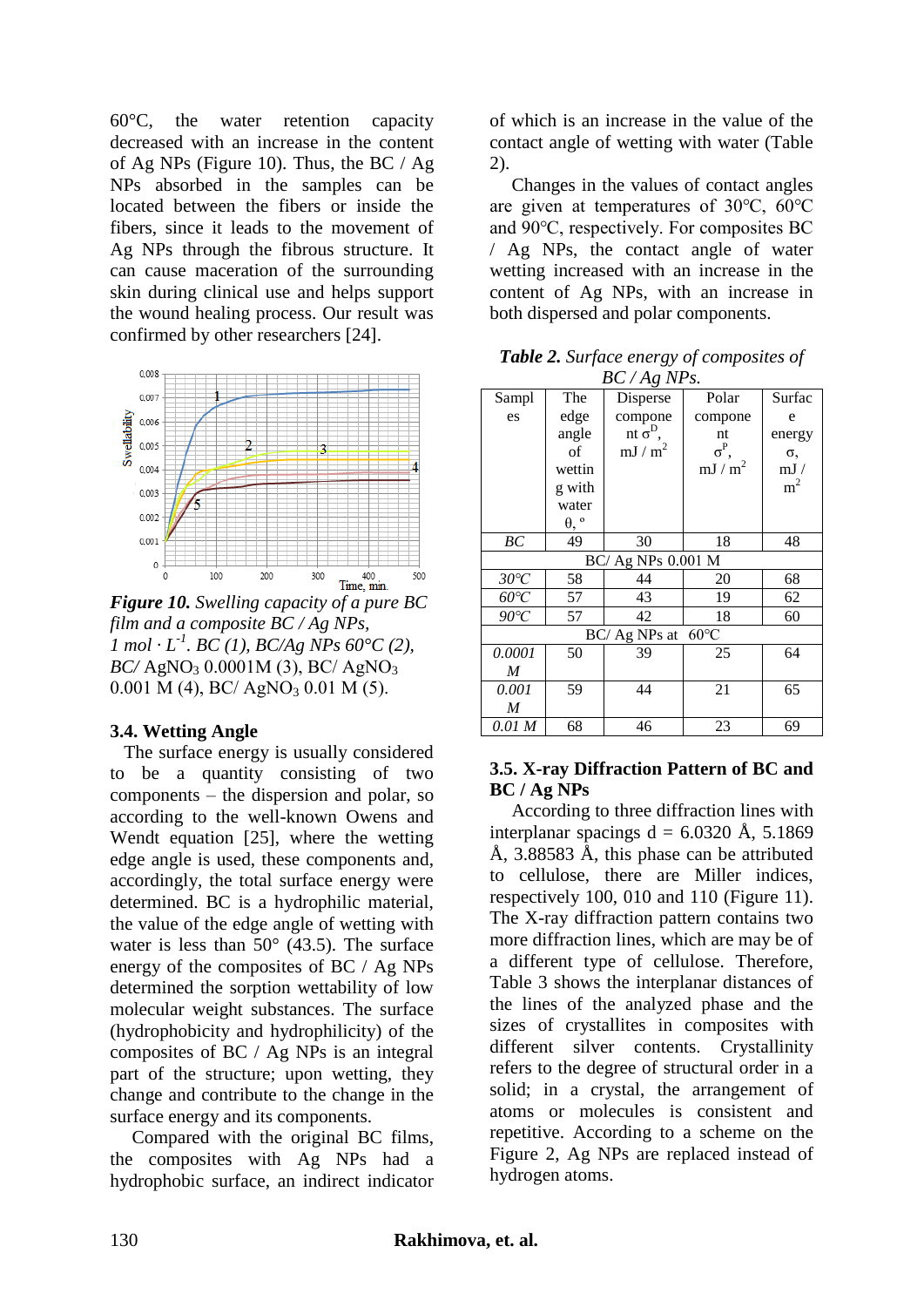|                       |           |                   |           | $p$ and $q$ be and be $\frac{1}{4}$ by $\frac{1}{2}$ . |            |  |  |
|-----------------------|-----------|-------------------|-----------|--------------------------------------------------------|------------|--|--|
| Sample                |           | Miller indices, A |           | <b>FWH</b>                                             | Crystallit |  |  |
| S                     | 100       | 010               | 110       | М                                                      | e size     |  |  |
| BC                    | 6.032     | 5.18<br>6         | 3.88<br>5 | 1.334                                                  | 109        |  |  |
| BC / Ag NPs 0.001 M   |           |                   |           |                                                        |            |  |  |
| $30^{\circ}C$         | 6.153     | 5.31<br>2         | 3.93<br>5 | 1.382                                                  | 118        |  |  |
| $60^{\circ}C$         | 6.07<br>9 | 5.23<br>9         | 3.90<br>4 | 1.337                                                  | 122        |  |  |
| $90^{\circ}C$         | 6.01      | 5.21<br>9         | 3.89      | 1.342                                                  | 121        |  |  |
| $BC / Ag NPs$ at 60°C |           |                   |           |                                                        |            |  |  |
| 0.0001<br>M           | 6.10<br>3 | 5<br>.256         | 3.90<br>4 | 1.435                                                  | 114        |  |  |
| 0.001 M               | 6.07<br>9 | 5<br>.239         | 3.89<br>4 | 1.374                                                  | 119        |  |  |
| 0.01 M                | 6.03<br>2 | 5<br>.186         | 3.88<br>5 | 1.354                                                  | 121        |  |  |

*Table 3. Results of processing diffraction patterns of BC and BC / Ag NPs.*



*Figure 11. X-ray diffraction patterns of the BC composite with Ag NPs obtained at different temperatures (a): BC/Ag NPs 90°C (1), BC/Ag NPs 60°C (2), BC/Ag NPs 30°C (3); and at different concentrations of AgNO<sup>3</sup> in the reaction solution (b): BC/ AgNO<sup>3</sup> 0.01 М (1), BC/ AgNO<sup>3</sup> 0.001 М (2), BC/ AgNO3 0.0001М (3).*

It can be seen from the data in Table 3 that with an increase in temperature, the parameters of the crystal lattice of cellulose decrease, and the sizes of crystallites do not depend on temperature. With a decrease in the silver content in the composites, the values of the interplanar distances of the lines increase, that is, the crystal lattice parameter of cellulose increases.

Also, with a decrease in the silver content in the samples, the crystallite sizes decrease.

#### **3.6 Antimicrobial Susceptibility Test Results**

It is known from the literature [26, 27] that Ag NPs with a size of  $10 \sim 100$  nm have a unique size and surface effect, which can penetrate the pathogen and easily integrate with-SH-bonds in the bacterial enzyme protein. Enzymes in bacteria can lose their activity due to the inclusion of silver, which leads to bacterial death, tissue repair, and accelerated wound healing.

*Table 4. Diameter of the zones of bacterial growth inhibition by composite BC films with Ag NPs.*

|                                                                           | Diameter of zones (mm) |                                    |                                    |                                    |                                    |                                    |                       |
|---------------------------------------------------------------------------|------------------------|------------------------------------|------------------------------------|------------------------------------|------------------------------------|------------------------------------|-----------------------|
| Name<br>of the<br>microbia<br>1 culture                                   | B<br>$\overline{C}$    | $BC/Ag$ NPs<br>0.001 <sub>M</sub>  |                                    |                                    | $BC/AgNO3$ at<br>$60^{\circ}$ C    |                                    |                       |
|                                                                           |                        | 30<br>$\rm ^{\circ}C$              | 60<br>$\rm ^{\circ}C$              | 90<br>$\rm ^{\circ}C$              | 0.0<br>001<br>М                    | 0.00<br>1 M                        | 0.01<br>М             |
| Escheric<br>hia $(E.)$<br>coli<br><b>ATCC</b><br>25922                    |                        | 1.7<br>$\pm 0$ .<br>$\overline{2}$ | 3.2<br>$\pm 0$ .<br>5              | $4\pm 0$<br>.6                     | 3.7<br>$\pm 0$ .<br>$\overline{2}$ | 5.8<br>$\pm 0$ .<br>3              | 6.2<br>$\pm 0$ .<br>6 |
| Pseudo<br>monas<br>(P.)<br>aerugin<br>osa<br><b>ATCC</b><br>27853         |                        | 1.1<br>$\pm 0$ .<br>1              | 2.1<br>$\pm 0$ .<br>$\overline{4}$ | 2.5<br>$\pm 0$ .<br>$\overline{2}$ | 2.7<br>$\pm 0$ .<br>3              | 3.2<br>$\pm 0$ .<br>$\overline{4}$ | 3.5<br>$\pm 0$ .<br>3 |
| Staphylo<br>coccus<br>(S <sub>1</sub> )<br>aureus<br><b>ATCC</b><br>25923 |                        | $4\pm 0$<br>.5                     | 7.6<br>$\pm 0$ .<br>$\overline{c}$ | 8.7<br>$\pm 0$ .<br>5              | 3.8<br>$\pm 0$ .<br>7              | 4.8<br>$\pm 0$ .<br>3              | 7.3<br>$\pm 0$ .<br>5 |

In this study, three reference strains (two Gram-negative: *Escherichia (E.) coli, Pseudomonas (P.) aeruginosa*, and one gram-positive - *Staphylococcus (S.) aureus*) were taken to evaluate the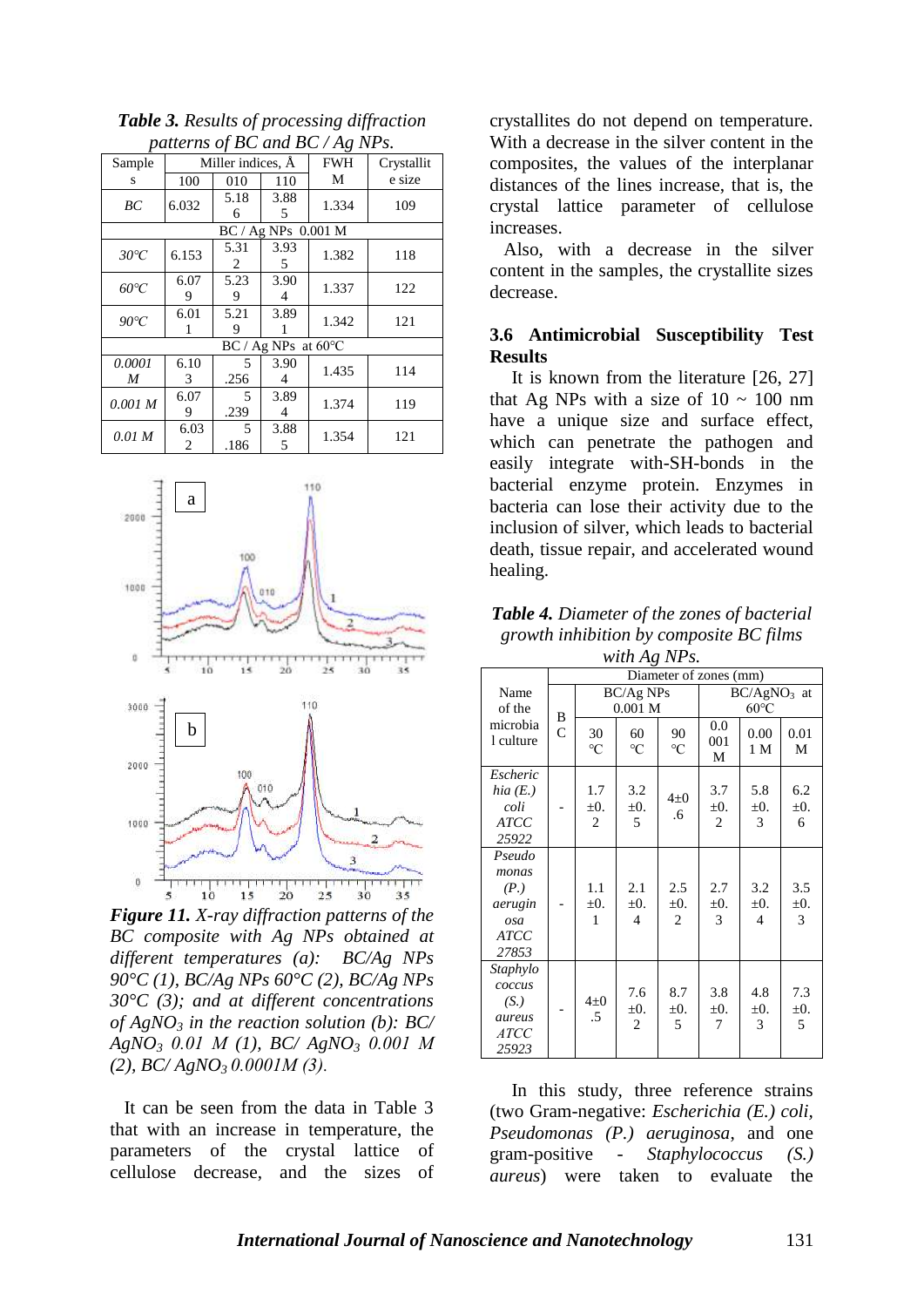antimicrobial activity of BC composites with Ag NPs in relation to test microbial cultures (Table 4).

Antimicrobial properties were determined by the method of the inhibition zone by diameter, the larger the inhibition zone, the stronger the antimicrobial property.

It was found that the inhibition efficiency depends on the size of the inhibition zone, the larger the net area around the film, the higher the inhibition efficiency. Antimicrobial activity was not observed in three microorganisms in comparison with the initial BC as a control zone of inhibition. This indicates that BC does not have antimicrobial properties.

It was found that composites obtained at higher temperatures and concentrations of the  $AgNO<sub>3</sub>$  solution, the level of embedded silver in BC films, showed a more pronounced inhibitory effect on bacteria. These results indicated that BC films containing Ag NPs have good antimicrobial activity, both against *Escherichia (E.) coli* and *Staphylococcus (S.) aureus*. It is known from the literature that the activity of Ag NPs depends on their size and quantity in the composite. It is believed that the minimum inhibitory concentration of Ag NPs is in the range from 0.05 to 0.1 mg / ml [28].

# **4. CONCLUSIONS**

 The resulting composites of bacterial cellulose (BC) films with silver nanoparticles (Ag NPs) were studied in detail, including Scanning Electron Microscopy (SEM), X-ray phase analysis, and UV-Visible Spectroscopy. A significant change in the UV-visible absorption spectrum, water retention capacity, the value of the water wetting edge angle, and the surface energy of BC/Ag NPs slightly depend on the temperature in the system. An increase in the  $AgNO<sub>3</sub>$  concentration in the reaction solution was accompanied by an increase in the silver content in the composites, since the water-holding capacity decreased and showed that the BC/Ag NPs with a more hydrophobic surface than the original BC.

 It was found that differences in the structure, physical and chemical properties and surface characteristics affected the degree of inhibition of the pathogenic microorganism. All the obtained composites have antimicrobial activity in relation to the tested *Staphylococcus (S.) aureus, Pseudomonas (P.) aeruginosa, Escherichia (E.) coli*.

# **CONFLICT OF INTEREST**

 The authors declare that they have no conflict of interest.

# **REFERENCES**

- 1. Beekmann, U., Zahel, P., Karl, B., Schmölz, L., Börner, F., Gerstmeier, J., Werz, O., Lorkowski, S., Wiegand, C., Fischer, D., Kralisch, D., "Modified bacterial cellulose dressings to treat inflammatory wounds", *Nanomaterials*, 10 (2020) 2508.
- 2. Amorim, J. D. P., Souza, K. C., Duarte, C. R., Duarte, I. S., Ribeiro, F. A. S., Silva, G. S., Farias, P. M. A., Stingl, A., Costa, A. F. S., Vinhas, G. M., Sarubbo, L. A., "Plant and bacterial nanocellulose: production, properties and applications in medicine, food, cosmetics, electronics and engineering. A review", *Environ Chem Lett*, 18 (2020) 851–869.
- 3. Moon, R. J., Martini, A., Nairn, J., Simonsen, J., Youngblood, J., "Cellulose nanomaterials review: structure, properties and nanocomposites", *Chem. Soc. Rev.*, 40 (2011) 3941-3994.
- 4. Ambekar, R. S., Kandasubramanian, B., "Advancements in nanofibers for wound dressing: A review", *Eur. Polym. J.*, 117 (2019) 304-336.
- 5. Felgueiras, H. P., Teixeira, M. A., Tavares, T. D., Homem, N. C., Zille, A., Amorim, M.T.P., "Antimicrobial action and clotting time of thin, hydrated poly(vinyl alcohol)/cellulose acetate films functionalized with LL37 for prospective wound‐healing applications", *J. Appl. Polym. Sci.*, 137 (2020) 48626.
- 6. Suarato, G., Bertorelli, R., Athanassiou, A. "Borrowing from nature: biopolymers and biocomposites as smart wound care materials", *Front. Bioeng. Biotechnol.*, 6 (2018), DOI:10.3389/fbioe.2018.00137.
- 7. Buruaga-Ramiro, C., Valenzuela, S. V., Valls, C., Roncero, M. B., Pastor, F.I. J., Díaz, P., Martinez, J., "Development of an antimicrobial bioactive paper made from bacterial cellulose", *Int. J. Biol. Macromol.*, 158 (2020) 587-594.